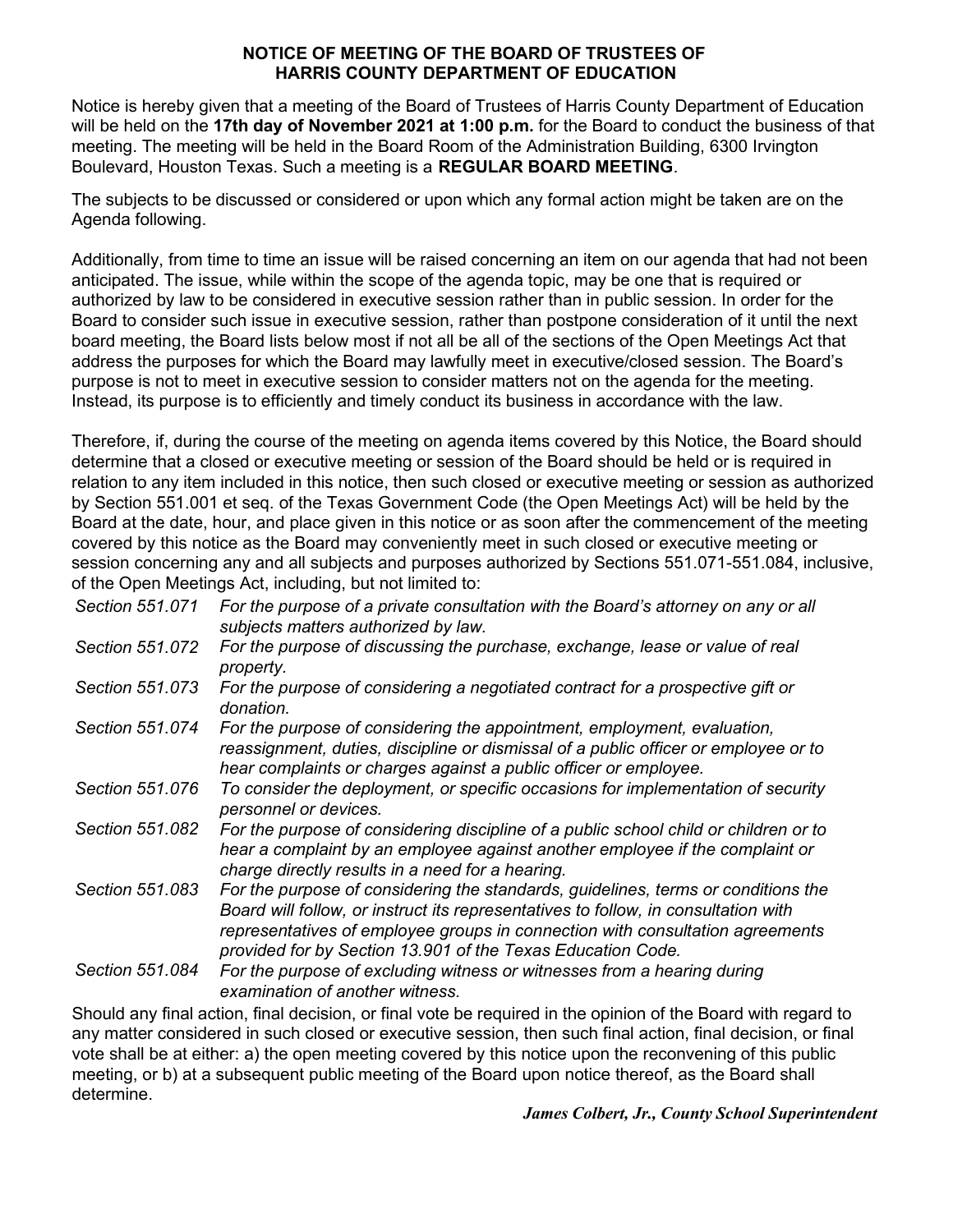

# **Agenda of Regular Meeting**

A Regular Meeting of the Board of Trustees of Harris County Department of Education will be held November 17, 2021, beginning at 1:00 p.m. in the Board Room of the Administration Building, 6300 Irvington Boulevard, Houston, Texas, 77022.

The subjects to be discussed or considered or upon which any formal action may be taken are as listed below. Items do not have to be taken in the order shown on this meeting notice.

Unless removed from the consent agenda, items identified within the consent agenda will be acted on at one time.

- 1. **Invocation** Illiana Gonzalez, Center for Grants Development
- 2. **Pledge of Allegiance to the US flag** Yolanda Pyrtle, Research and Evaluation Institute
- 3. **Pledge of Allegiance to the Texas flag** Yolanda Pyrtle, Research and Evaluation Institute
- 4. **Open Forum**  Gov't Code 551.003 (5) Public Participation. Pursuant to Policy BED (Local), a citizen who wishes to speak may do so by completing a participation request card available at the Board room at least 10 minutes prior to a regular Board meeting.

### 5. **Reports and presentations**

- A. **Employee of the Month** Natasha Truitt, Executive Director of Human Resources
- B. **Superintendent Monthly Report** James Colbert, Jr.
- C. **Annual Division Update on Research and Evaluation Institute (REI)** Darlene Breaux, **Director**
- D. **Annual Division Update on Center for Grants Development (CGD)** Gayla Rawlinson, **Director**
- E. **Other reports from Board members** concerning attendance or participation in a board or HCDE-related conference, event, activity, or committee; accolades for an HCDE staff member or other deserving person.
- F. **Report of Board Committees** Committee Chairs
- G. **Monthly Financial Reports through 10/31/2021** Dr. Jesus Amezcua, Assistant Superintendent for Business Services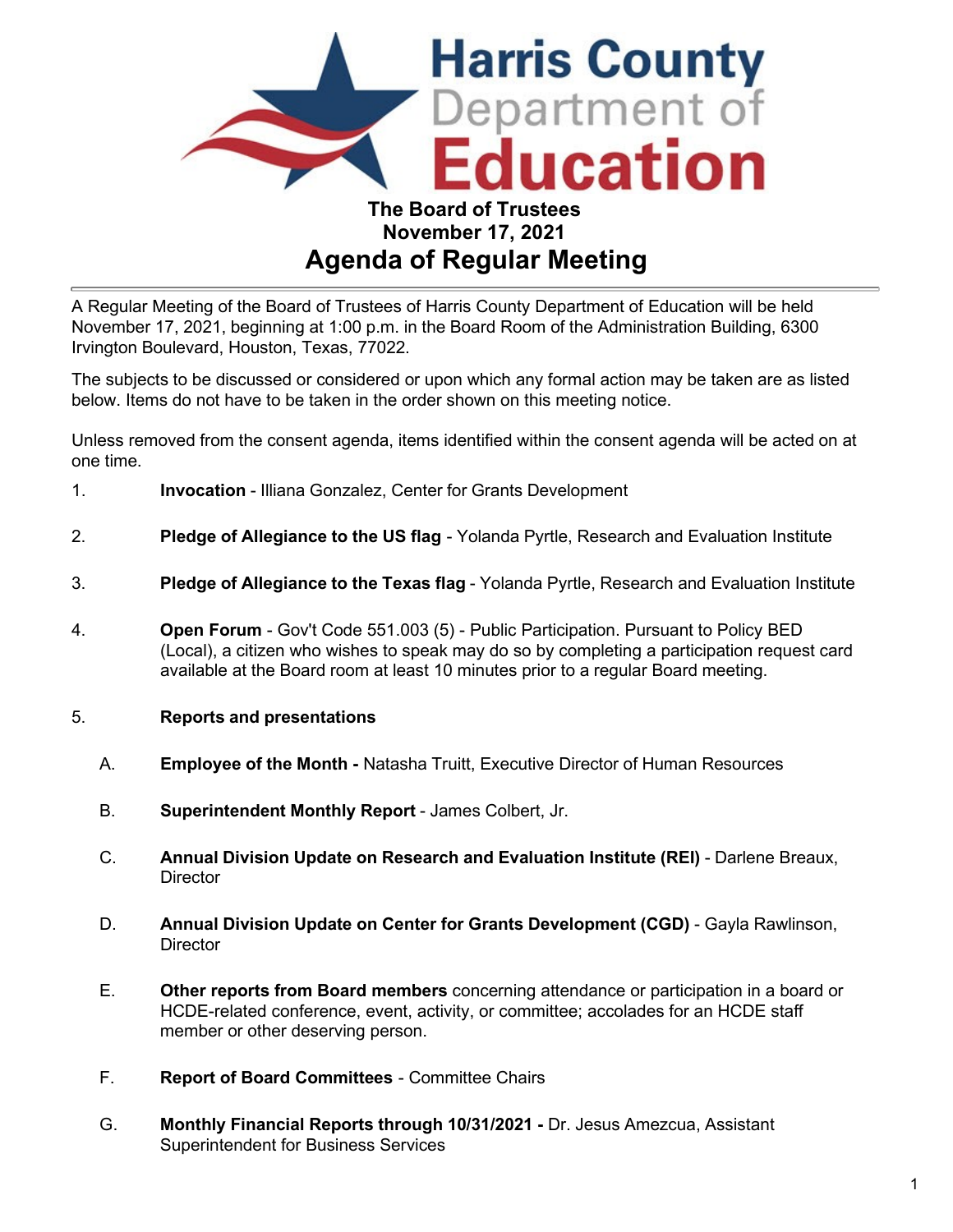H. **Presentation of 2021 ASBO International Award -** Dr. Jesus Amezcua, Assistant Superintendent for Business Services

# 6. **ACTION ITEMS - CONSENSUS**

- A. Consider ratification/approval of the following Business Services items:
	- 1. Disbursement Report
	- 2. Budget Amendment Report
	- 3. Monthly Investment Report for October 2021
- B. Consider ratification/approval of the following Board Meeting Minutes:
	- 1. 10/20/2021 Board Meeting
	- 2. 10/20/2021 Called Board Meeting
- C. Consider ratification/approval of the following grant awards:
	- 1. **Ratification and Approval of Memorandum of Understanding between HCDE Head Start/Early Head Start and Lee College** to collaborate and register HCDE Head Start/Early Head Start teaching staff in credit course work to obtain Child Development Associate (CDA) credentials by paying for virtual classes at San Jacinto Community College District using HCDE Head Start/Early Head Start training dollars for the period of 11/01/2021 through 10/31/2022.
	- 2. **Approval of funds totaling \$1,500,000 from the Texas Education Agency for CASE for Kids'** Nita M. Lowey 21st Century Community Learning Center(s) Cycle 10, Year 4 grant for the period 08/01/2021 through 07/31/2022; CASE for Kids anticipates serving 975 students with these grant funds.
- D. Consider ratification/approval of the following Interlocal Contracts:
	- 1. **Approval of Interlocal (revenue) contracts for FY22 in the aggregate amount of \$96,000 between HCDE Educator Certification and Advancement (ECA) division and the Energized for Excellence Academy, Inc / Energized for STEM Academy, Inc Charter with the following campuses:** EC Campus #350 for the amount of \$9,600; ES Campus #364 for the amount of \$33,600; MS Campus #342 for the amount of \$22,400; MS Campus #390 for the amount of \$14,400; and HS Campus #321 for the amount of \$16,000 for the contract period of 11/17/2021 through 7/31/2022. Educator Certification and Advancement (ECA) will provide external T-TESS-based focused feedback observations of classroom teachers for their professional development.
	- 2. **Approval of Interlocal (revenue) contract with Alief ISD and the Center for Safe and Secure Schools Division** for safety audits over a two-year cycle (11/17/2021 through 06/30/2023) in an amount not to exceed \$73,025, servicing 57 sites.
	- 3. **Ratification of Interlocal Contract (expenditure) for FY22 CASE for Kids partnership grant** with Houston Independent School District in the aggregate amount of \$226,100 to serve 1,350 students for the period of 10/01/2021 through 07/31/2022.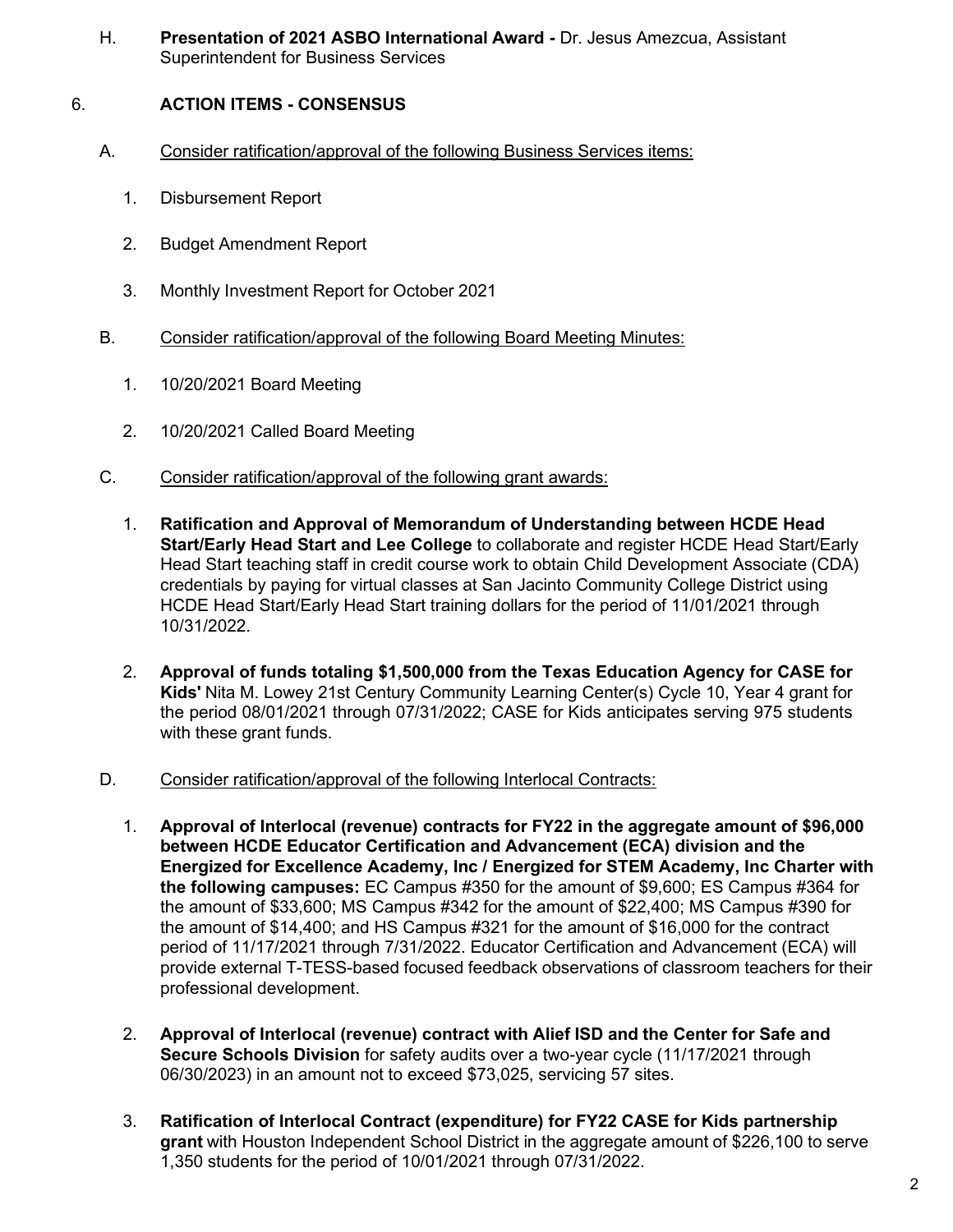## E. Consider ratification/approval of the following items for the HCDE Choice Partners Cooperative:

1. **Approval of HCDE Interlocal Agreements with:** East Montgomery County Improvement District, New Caney, Texas; Operation Kindness, Carrollton, Texas; Roma ISD, Roma, Texas; Whitehouse ISD, Whitehouse, Texas-Signature Only; Mukilteo School District, Everett, WA; A + UP Charter School, Houston, Texas, and Edmonds School District, Lynwood, WA.

## F. Consider ratification/approval of the following items for Internal Purchasing:

- 1. **Approval of Contract Award for job no. 21/056YR-03 Short Term Vocational Training Programs for Harris County Department of Education Adult Education Division with the following proposer(s):** A Better Day Foundation, LLC; EZ Kids Creativity Shell; Healthy Boundaries LLC, and Carole Marie Freelon dba Optimum Nurse Aid Skills Training for period of 11/17/2021 through 11/16/2026, subject to annual appropriations of funding.
- 2. **Approval of Contract Award for job no. 22/013DR for Local Food and Catering Services** to the proposers offering the best value to HCDE and meeting the specifications outlined in the proposal: Alonti Market Cafe and Catering; Boudreaux's Cajun Kitchen; Chick Fil A Crosstimbers 45; Domino's Pizza; Houston Cafe Inc.; Jason's Deli; Line Drive Logistics, LLC; Nusky's; and Sami's Cafe' for the period of 12/01/2021 through 11/30/2026.
- 3. **Approval of Contract Award for job no. 22/014EJ Addendum 1 Educator Certification and Advancement (ECA) Division Services for Harris County Department of Education with the following proposer(s):** Believe in the Possibilities, DBA Shirley Rose-Gilliam; Mirella Ortiz Moreno; Pathway Education Group, LLC; and U-Bridge Project Consulting, LLC for the period of 12/01/2021 through 11/30/2026, subject to annual appropriations of funding.

# 7. **ACTION ITEMS - NON-CONSENSUS**

- A. **Consider award of CSP# 21/073YR for new Highpoint East Middle School to C.A. Walker Construction in the amount of \$7,271,000**, including the base bid, Alternate 1A (Mitsubishi Variable Refrigerant Volume System), Alternate 6 (Replace Existing Wood Fence Along west Property Line with New Wood Fence), and Alternate 8 (Base Proposal Correction), and delegate authority to HCDE Superintendent or his designee to negotiate, finalize, and execute a construction contract with C.A. Walker Construction.
- B. **Consideration and Approval of a Resolution** Calling for the Defeasance and Redemption of Certain Harris County Department of Education Public Facility Corporation Lease Revenue Refunding Bonds, Series 2015; Directing the Redemption of Such Bonds; and Containing Other Matters Related Thereto and approval of related budget amendment.
- C. **Consider approval of amendment to Resolution** granting COVID leave days approved by the Board on August 18, 2021.
- 8. **EXECUTIVE SESSION** Under the Texas Government Code pursuant to any and all purposes permitted by Sections 551.001-551.084, including, but not limited to: 551.071; 551.074
	- A. **Obtain legal advice regarding proposed settlement and release agreement** relating to *Ethlokia Plumber ex rel. K.W. v. HCDE*, 4:20-cv-00672 (U.S. Dist. Ct. S. Dist. of Texas).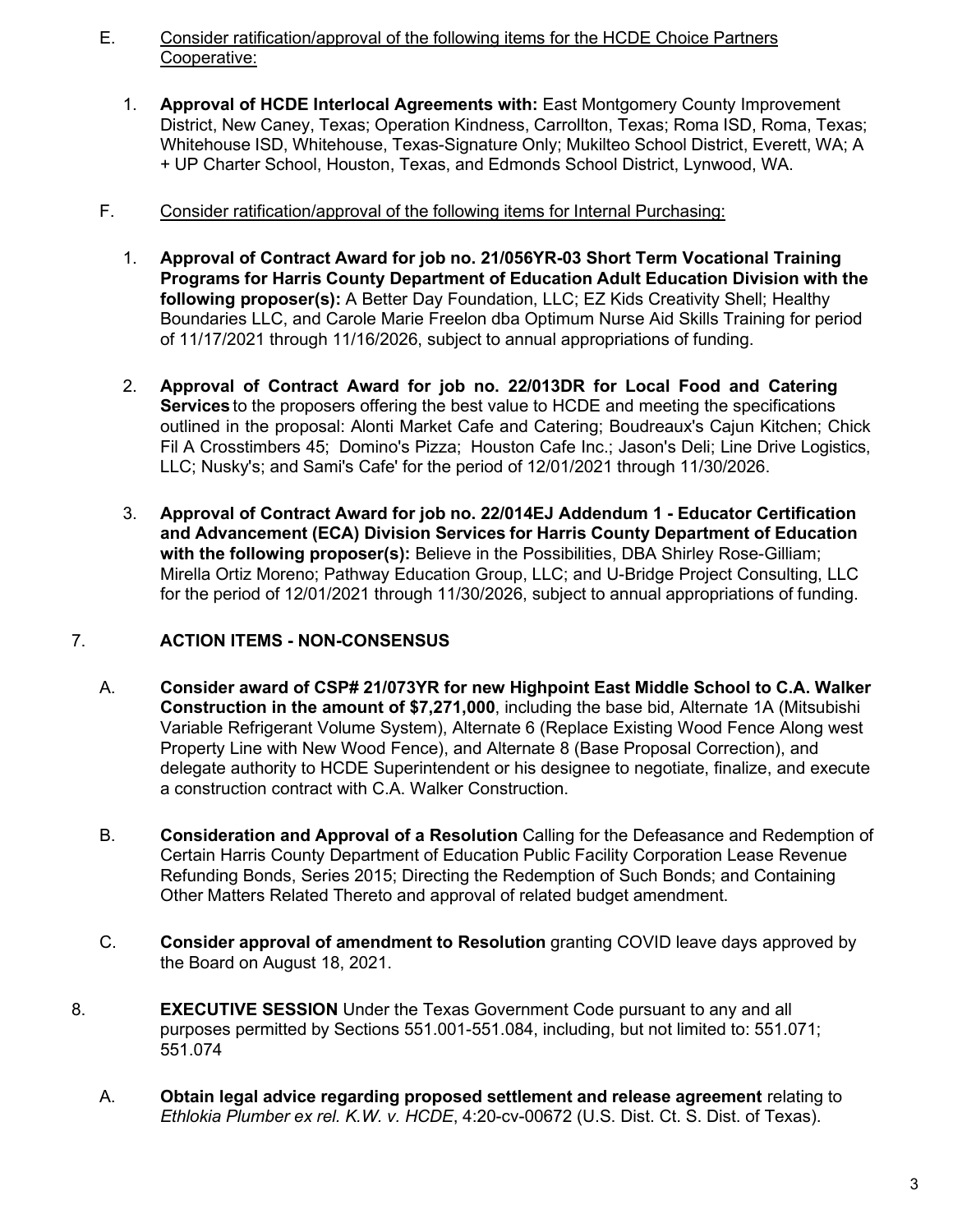- B. **Deliberate** the appointment, employment, evaluation, reassignment, duties, discipline and/or dismissal of HCDE employees, including, without limitation, the evaluation of the Superintendent.
- C. **Obtain** legal advice regarding legal effect of redistricting of Harris County Commissioners' precints on HCDE precint-based trustee positions.
- D. **Deliberate** the purchase, exchange, sale and/or value of real property(ies) and obtain legal advice regarding the same.
- 9. **RECONVENE** for possible action on items discussed in executive session
	- A. **Consider approval of settlement and release agreement** relating to *Ethlokia Plumber ex rel. K.W. v. HCDE*, 4:20-cv-00672 (U.S. Dist. Ct. S. Dist. of Texas).
- 10. **Discussion and possible action regarding future agenda items**

## 11. **INFORMATION ITEMS**

### A. **Human Resources Information Items**

- 1. Personnel
- 2. Employee Count
- B. **Submission of a \$5,000 grant request to the Oliver Foundation** to support HCDE Area I Head Start's school garden program at its Tidwell campus. Funding would benefit 28 unduplicated students and families.

### C. **Expenditure Interlocal contracts less than \$75,000:**

- Between CASE and Alief ISD, HUDL, \$16,000
- Between CASE and KIPP Public Schools, HUDL, \$4,000
- Between CASE and Pasadena ISD, HUDL, \$4,000
- Between CASE and YES Prep Brays Oaks, HUDL, \$4,000
- Between CASE and YES Prep North Central, HUDL, \$4,000
- Between CASE and YES Prep Southeast, HUDL, \$4,000

# D. **Revenue contracts less than \$75,000 (Cumulative total \$335,771)**

- Between Teaching Learning Center and Dickinson ISD, RLA Critical Review, \$10,000
- Between Teaching Learning Center and Galena Park ISD, Math Conference, \$3,500
- Between Teaching Learning Center and Galena Park ISD, Cognitive Coaching, \$3,000
- Between Teaching Learning Center and Lamar CISD, Content Impact Coaching, \$30,600
- Between Teaching Learning Center and Lamar CISD, George Junior High Impact Coaching, \$30,600
- Between Teaching Learning Center and Lamar CISD, Lamar Elem Dev Fractions, \$3,300
- Between Teaching Learning Center and Lamar CISD, Navarro MS Impact Coaching, \$30,600
- Between Teaching Learning Center and Lamar CISD, Wessendorff MS Impact Coaching, \$30,600
- Between Teaching Learning Center and New Caney ISD, Porter Elem Coaching, \$6,000
- Between School Division and Channelview ISD, Annual student contracts, \$31,250
- Between School Division and Humble ISD, Annual student contracts, \$12,500
- Between School Division and Lamar CISD, Annual student contracts, \$23,853